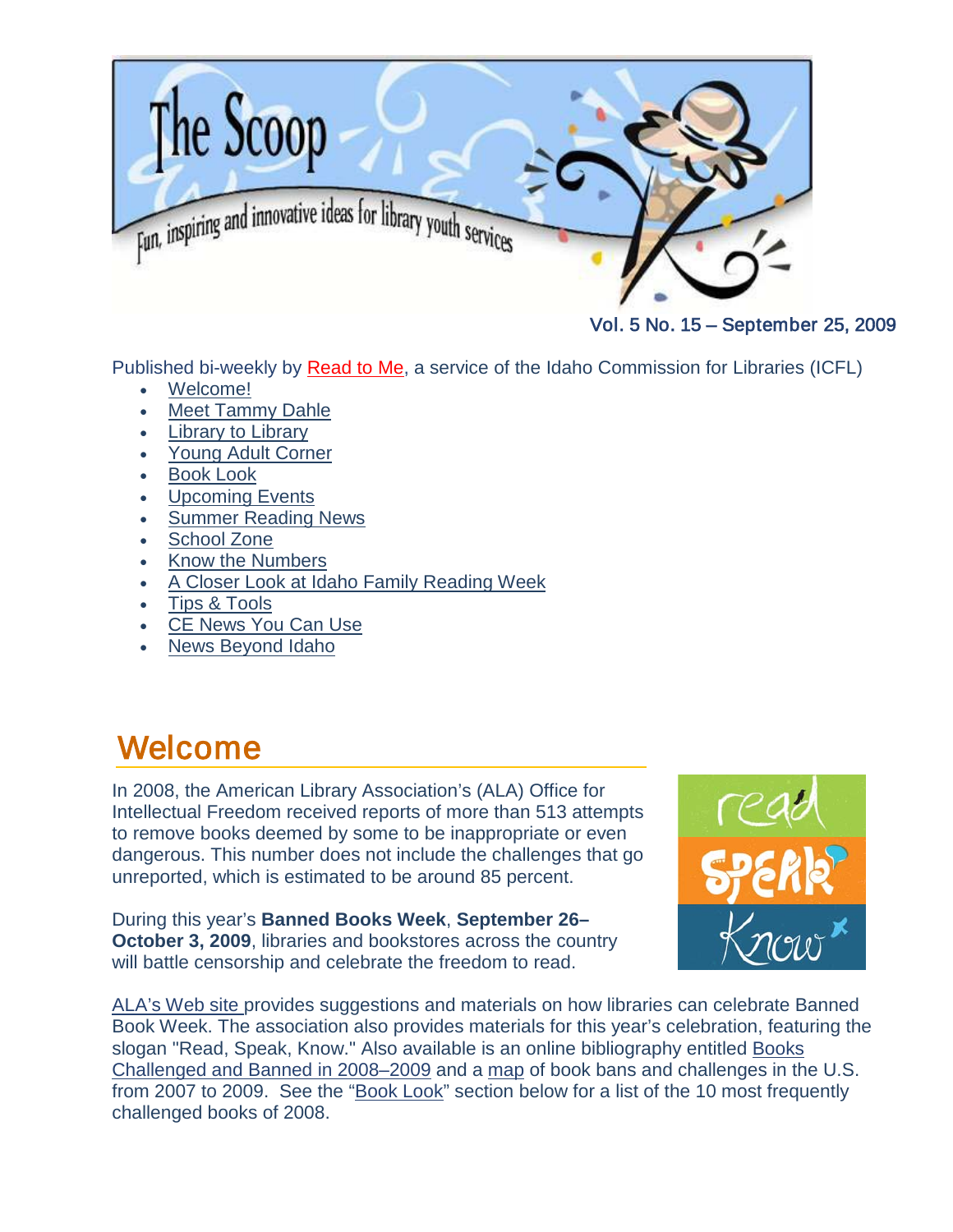<span id="page-1-0"></span>

# Meet Tammy Dahle

Tammy Dahle believes she has the best job in the whole world as Salmon Public Library's Children/Teen Librarian. "I can't believe I actually get paid to do this!," she said at last week's Navigating Youth Services workshop in eastern Idaho.

Tammy describes the library in Salmon as a typical small town library where everybody knows everybody. "It's like Cheers without the beer." She said the community is very supportive of youth and they get a lot of kids in the library – some to read, and many more to use their

computer lab. In 1996 the [Lemhi County Library District](http://salmon.lili.org/) was formed. The Lemhi County Library District Board oversees and distributes the collected library tax levies and manages the newly constructed Leadore Community Library. The district board contracts with the Salmon Library Association to provide library services. The Salmon Library's yearly budget went from \$43,108 to over \$136,000, and operating hours went from twenty-nine to fifty-one hours a week after the district was approved.

Tammy has worked there for almost two years, but has been hanging out in libraries since she was in elementary school. She works with all the children in Salmon at library programs and with several outreach programs. She does regular storytimes at daycares and preschools along with a weekly storytime at the elementary school. She's also in charge of the summer reading program, family reading week, and she recently started a blog to review teen books at [http://mugofmoxie.blogspot.com.](http://mugofmoxie.blogspot.com/) She gets to meet and connect with all the library's patrons when she works at the circulation desk too.

She said she was attracted to library service for youth because she loves kids. "I love their honesty and unconditional love. They are open-minded and hilarious," she said. "Plus we have the same attention span!"

Tammy considers her biggest success to be their participation numbers in the summer reading program and the biggest challenge is getting teens into the library. Her favorite thing about her job is going to the preschools and doing the school visits. "Again, I love the kids!" she said.



Her favorite children's books are *The True Story of the Three Little Pigs by A. Wolf*, by Jon Scieszka and *The Paper Bag Princess*, by Robert N. Munsch and Michael Martchenko. "I love the twist on old classics."

As a child she read everything she could get her hands on. Some of her favorites were the *The Poky Little Puppy* and she loved Trixie Belden books and the Sweet Valley High series as a teen. Lately she'd been reading a lot of young adult books including *The Hunger Games*, by Suzanne Collins, *A Great and Terrible Beauty*, by Libba Bray and *The Graveyard Book*, by Neil Gaiman.

Her favorite flavor of ice-cream is Ben and Jerry's New York Super Fudge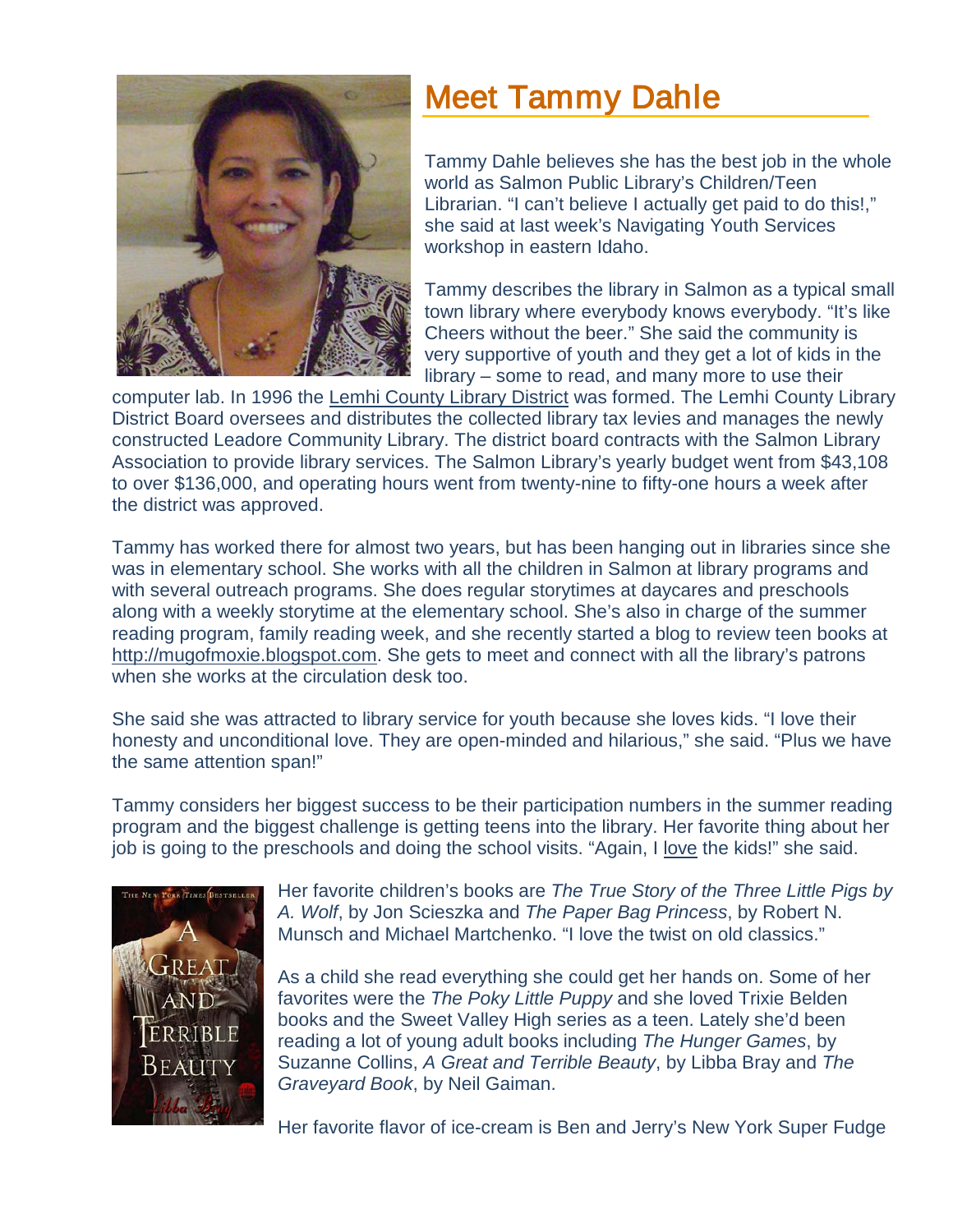Chunk (Pure HEAVEN! she says). When she's not working at the library, Tammy likes to spend time with her two kids, read (of course), scrapbook, and watch the Jazz or Steelers play.

## <span id="page-2-0"></span>Library to Library

### **Idaho librarians learn at September Navigating Youth Services workshops – four more scheduled in October**

The Navigating Youth Services training at Jerome Public Library on September 15 provided a great forum for exchanging ideas and resources. Twenty public librarians, school librarians, directors,



and youth services staff attended the day-long training, which included presentations on after-school programs, funding sources, Family Reading Week ideas, and teen programs.



Participants also all shared a new favorite book for kids or teens, and we will post the titles on our website after all the fall trainings are completed. We will also be sharing some of the handouts from the presentations and ideas from

participants in this issue, as well as future issues, of *The Scoop*. If you missed this session, you may still register for the October 23 session in Caldwell. **[Register now](http://youthservicescaldwell.eventbrite.com/)**, as spaces are filling up fast! *(Photos- Left: Barbara Stobart, Hagerman PL, and Amy Mortensen, Twin Falls PL, proudly display the Family Reading Week craft. Above: Pat Hamilton, Gooding PL, and Erica Littlefield, Twin Falls PL, add ideas to the funding sources chart.)*



Public and school library staff also exchanged ideas and learned more about a variety of youth services topics at the Navigating Youth Services workshop in Rigby on September 14. The group of 33 participants welcomed the opportunity to talk about what they have planned for Idaho Family Reading Week, share books, and learn from presenters Tammy Hawley-

House and Ray Lusk. The photo above shows Boise Public's Tammy Hawley-House leading participants through an obstacle course similar to one she uses for her library's Music and Movement program. It was also a great way to burn off some of the calories consumed at our dessert bar!

Folks in **eastern Idaho** can register for the October 23 workshop at the Portnuef District Library in Chubbuck. We have room for 12 more people and encourage anyone who is interested to register soon at<http://youthservice2.eventbrite.com/> .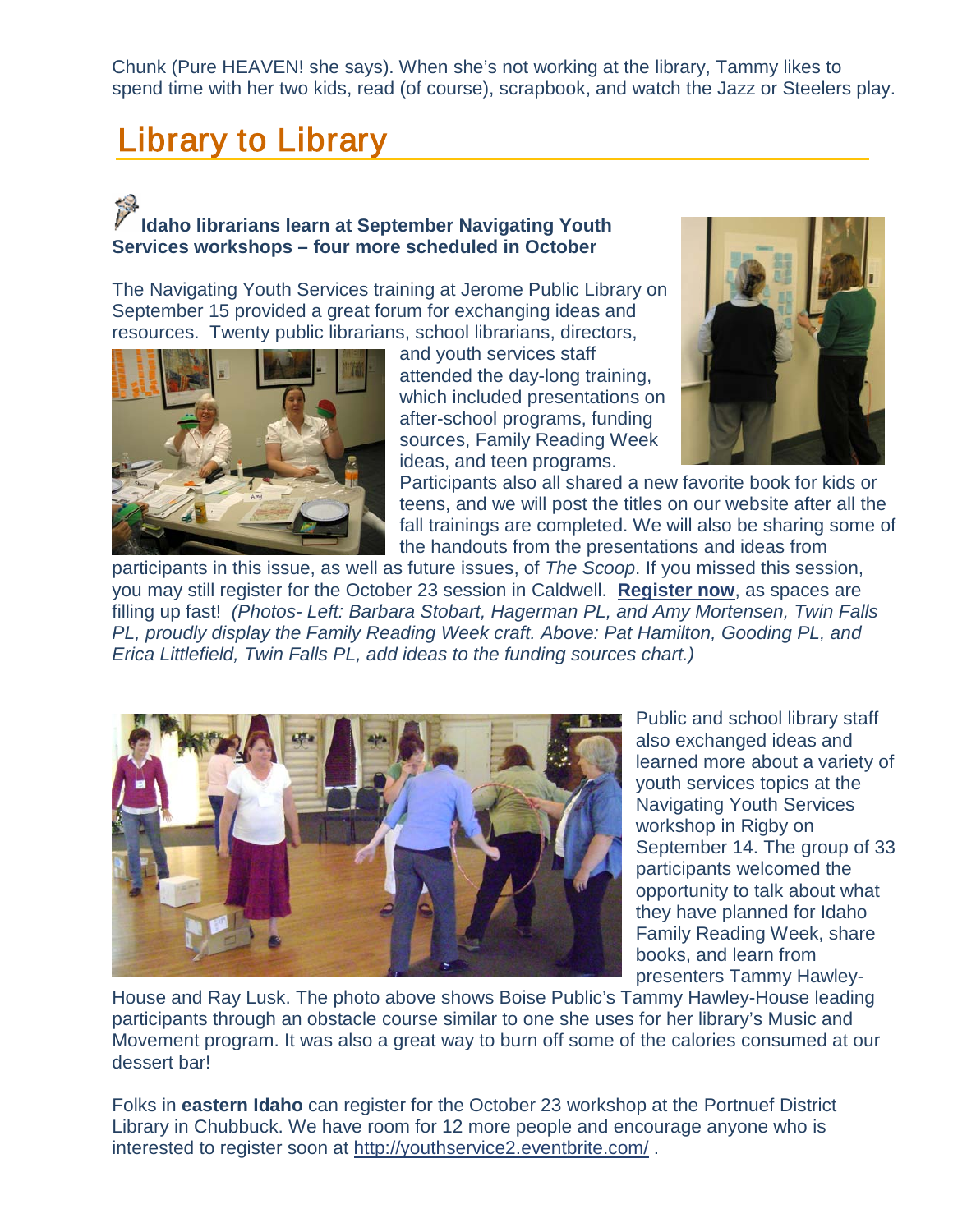Librarians in **northern Idaho** have two opportunities to participate in Navigating Youth Services: In Lewiston on October 8<sup>th</sup> [\(register here](http://youthserviceslewiston.eventbrite.com/) for Lewiston) and in Coeur d'Alene on October 15<sup>th</sup> (register here [for Coeur d'Alene\)](http://youthservicescoeurdalene.eventbrite.com/). We have some great workshop sessions planned, but space is limited, so register today!

One of the school librarians who attended the Navigating Youth Services workshop in Rigby suggested putting a fudge-striped cookie or two and a marshmallow in a Ziploc bag to send home with kids who attend an "Idaho is Wild About Reading" event as a "S'more Kit." No mess. Not a lot of prep work needed if you get a few volunteers to do the bagging. And the kids loved them the last time she did that for a "Camp-Read-A-Lot" event. I didn't catch her name, but thought it was a great idea to pass along.



#### **Literacy on the Go booklets encourage early literacy for busy families**

The Read to Me program is pleased to announce new "Literacy on the Go" booklets are now available at no charge for any Idaho public or school library to distribute to parents and caregivers. These fun, portable booklets provide simple brain-building activities that will increase children's early literacy skills and are a fun way to pass the time.

Research done this past year with First Book and Every Child Ready to Read sites showed that some parents who participated in these programs were still reluctant to sing and play rhyming games with their young children. The booklet was created as

another tool to promote these important activities for Idaho families. They can be ordered by printing out this [order form](http://libraries.idaho.gov/files/SupportMaterials-order-form-08-2009.pdf) and faxing it to 208-334-4016. Funding for the project was made possible by a grant from the U.S. Institute of Museum and Library Services.

**Jerome Public Library** kicked off their First Book program last week when library director Laura Burnett visited two first grade classes at Horizon Elementary School to read a story and distribute books. She started by passing out markers so the children could write their names on the bookplate in the front of the book. The children were all ears as Laura read *Make Way for Ducklings*.

The Twin Falls *Times-News* was also on hand for the kick off and quoted Laura: "Literacy is critical to ensuring a promising future for our children. Our partnership with Horizon Elementary will help these children embrace the concept of reading when given the



opportunity to own books. We are delighted to play a role in make this happen here in Jerome." Laura will visit other first grade classes--reaching a total of 170 children each month.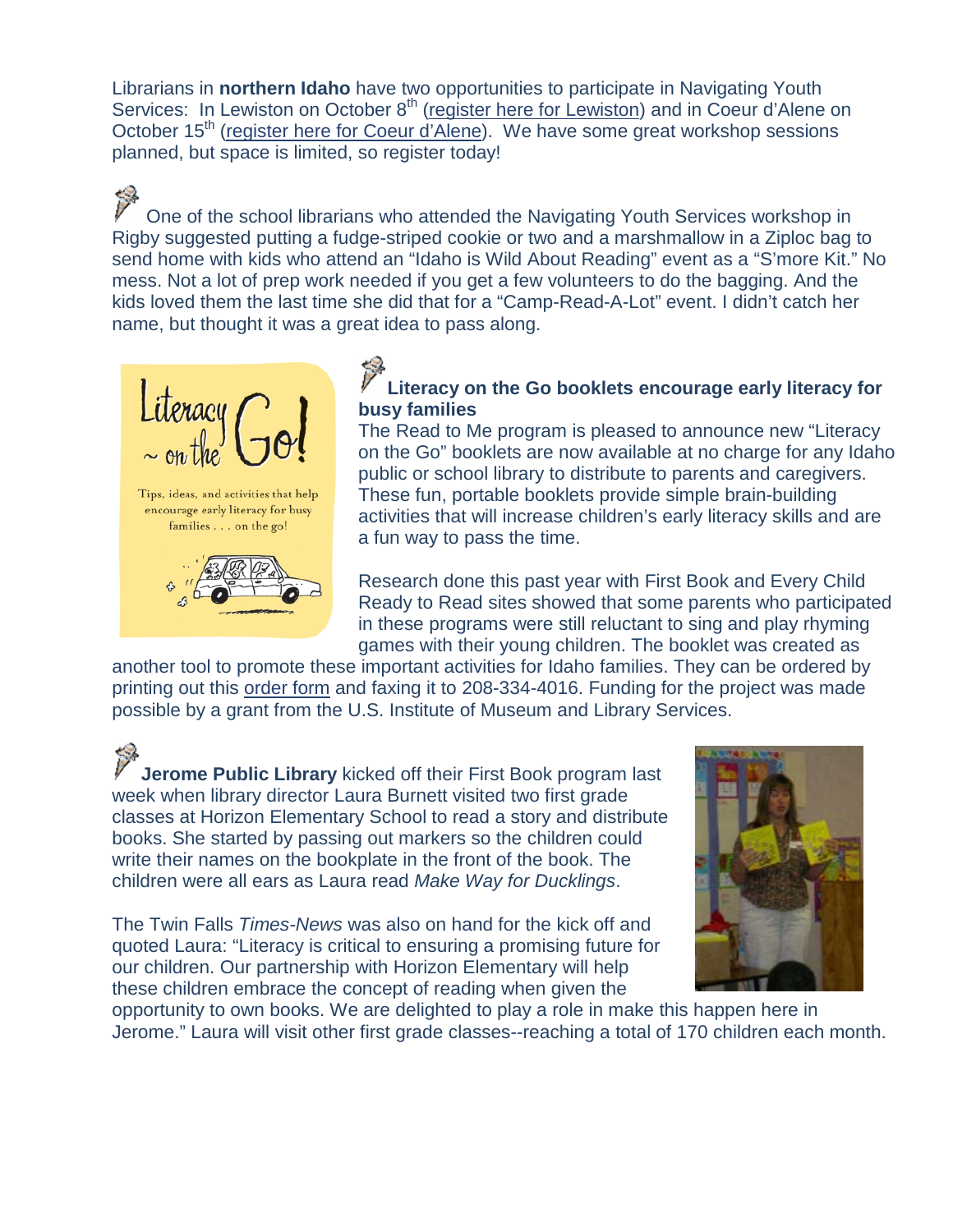# <span id="page-4-0"></span>Young Adult Corner

*Marian Librarian has invited her seven guests to celebrate the launching of her newest book, "Days of Our Libraries". However, one of the guests is not too happy with the way that s/he is portrayed. As they gather in the library, the night turns deadly: Marian is found dead.* 

*The investigators are called in to identify the culprit, the weapon, and the place of death. Can they solve the case and put the right person behind bars? (from handout contributed by Ray Lusk, Madison Library)*

#### **Hosting a Teen Mystery Party at Your Library**

Mystery parties are widely-popular programs that are getting more young people into the library. There are several resources available to help you plan and execute a successful party:

#### **Mystery Party Kits:**

Party resources may be purchased as ready-made kits. By doing a simple internet search for "mystery parties, teens" or "murder mystery parties, libraries" you can find a plethora of party kits with a wide-range of prices. Jeanie Johnston from the Hailey Public Library bought one such kit for their End-of-Summer-Reading Celebration. "The Immortal Hidden Council Murder Mystery Party" was a big hit! (Photo, right). The kit was purchased for \$40, and contained the props needed for the game. With the additional costs of posters, invitations and character books, the total cost for the party was \$75.



Jeanie sent invitations to the summer reading participants, and allowed them to invite their friends. Registered teens received a Player Guide prior to the night of the party. The guide provided information regarding how to play the game, background information about the participant's character, and tips for playing the game.

On the night of the party the teens showed up dressed as their characters in the script and were given the clues, which were hidden in books around the library. At the end of the night prizes were given to those who solved the mystery, as well as for best costumes. Email Jeanie: [jjohnston@mail.haileypubliclibrary.org](mailto:jjohnston@mail.haileypubliclibrary.org)

#### **No-Cost Resource Sharing:**

Several libraries around Idaho have been hosting Mystery Parties for their teens, and we asked a few of them if they would be willing to share their resources.

#### *From Erica Littlefield, Youth Services Department Head, Twin Falls Public Library…*

To start out, Erica divided everyone up into 5 groups. (3-4 teens in a group work the best, but she had up to 7 in some of them, and it still worked just fine.) Each team had their own set of clues. At the beginning of the night, she gave each group a packet with a brochure [\(MysteryNightBrochure.doc\)](http://libraries.idaho.gov/page/read-to-me-resources) with all the basic information about the crime and the suspects. It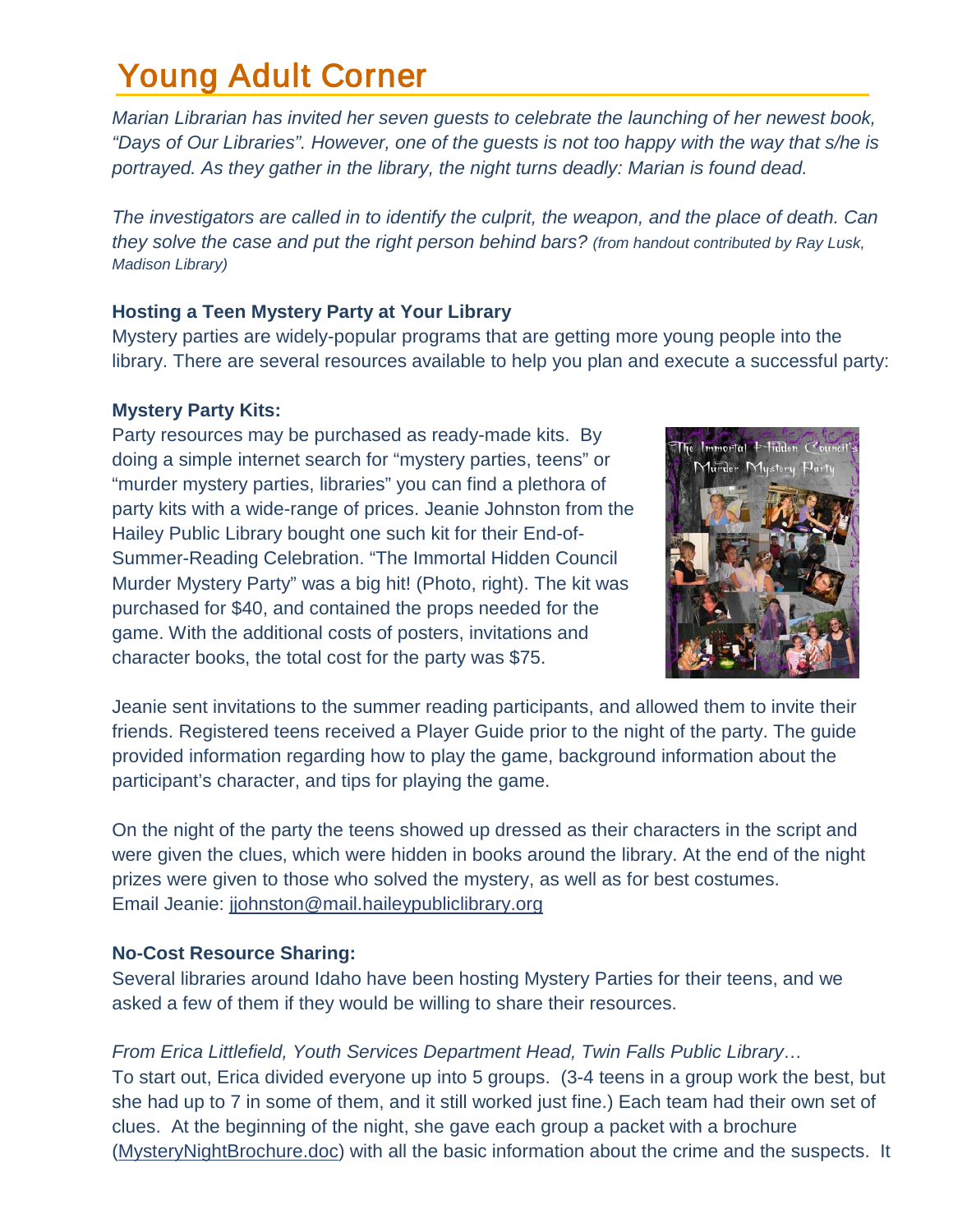also had their first clue in it. The clues were all hidden in books and various places in the library. When they got to their next clue, they found a piece of information (one of the numbered points from the [NarrowDownClues.doc\)](http://libraries.idaho.gov/page/read-to-me-resources) that would help them solve the crime and a clue to lead them to their next book or hiding place. Erica suggested that if you want to make some extra special clues (word searches, cryptograms, etc.), go to [http://puzzlemaker.discoveryeducation.com/.](http://puzzlemaker.discoveryeducation.com/)

"The program was a huge success!" Erica shared. "Everyone had a blast, running around and trying to solve the mystery first. I advertised the program with tons of posters in the library,

posters and information in the schools, appearances on the radio, and announcements on our blog. I asked local businesses (Hastings, Starbucks, Barnes and Noble, Pizza Hut, Sonic, McDonalds, Subway, etc.) to donate coupons or products to give away as prizes, so everyone got to take home something."

Twin Falls Public Library's Scripts, Clues and Brochure can be downloaded at [http://libraries.idaho.gov/page/read-to-me](http://libraries.idaho.gov/page/read-to-me-resources)[resources](http://libraries.idaho.gov/page/read-to-me-resources) under the Library to Library section. Email Erica: [elittlefield@lib.tfid.org](mailto:elittlefield@lib.tfid.org)



#### *From Ray Lusk, Events Coordinator, Madison Library District…*

Ray recently presented at the Rigby Fall Training, where he shared many resources for Teen Programs, including how to host Mystery Parties. "While somewhat time consuming, mysteries allow teens to learn how to use the library for research and to learn how the library works," he told participants. Purposes may include:

- Orienting patrons with the facility
- Educating patrons about collections
- Giving patrons experience with using the online resources
- Reviewing skills for those previously acquainted with the library resources

"The great thing about library mystery parties is that the teens LOVE them and love attending, but they are learning about the library and how to use it at the same time."

You can find Ray's presentation slides, as well as scripts, promotion ideas, and details about his "Murder in the Stacks," program at [http://libraries.idaho.gov/page/read-to-me-resources.](http://libraries.idaho.gov/page/read-to-me-resources) Email Ray: [ray.lusk@madisonlib.org](mailto:ray.lusk@madisonlib.org)

#### **On-line Resources:**

Here are some links to more Mystery Party scripts, as well as tips and suggestions from libraries around the country:

#### *From Sharon Lamberson, Hannibal Public Library, Missouri…*

Introduction: "In recent years we have heard much about murder mystery nights. I have never been to one and have read only one script, which left me totally confused. In the pages which follow I have tried to give you total instructions for conducting a "Coroner's Inquest at the Library." The actual inquest will take 30-45 minutes…You can do this! Everything you need is in this packet except the props and they are simple and adaptable. **[Read more…](http://www.plano.gov/DEPARTMENTS/LIBRARIES/TEENS/Pages/Teen%20Mystery%20Night.aspx)**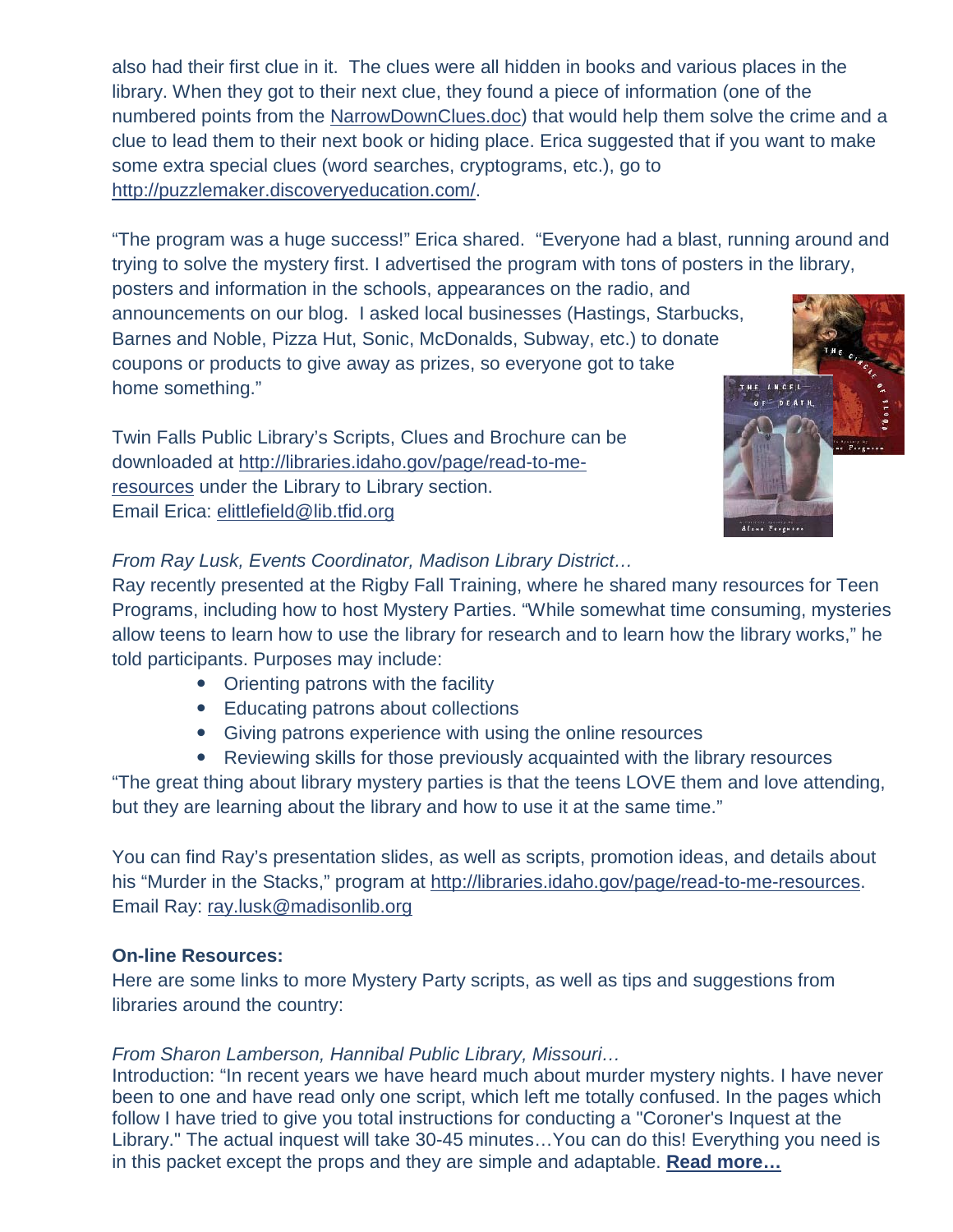*From the Plano Public Library System in Texas…* ["Death Match of the Stars: Teen Mystery Night XI," and many more…](http://www.plano.gov/Departments/Libraries/Teens/Teen%20Mystery%20Night%20Resource/Pages/default.aspx)

*From Michael Kirby, Gould Library, Carleton College, Northfield, Minnesota…* "How to Host a Murder Mystery at your Library" [www.carleton.edu/campus/library/reference/workshops/MurderMystery.html](http://www.carleton.edu/campus/library/reference/workshops/MurderMystery.html)

*From Renée Sengele and Marisa Finkey, University of Wisconsin-Oshkosh, Library* "Murder Mystery Tips" [www.uwosh.edu/library/outreach/murdermystery/hints\\_n\\_tips.pdf](http://www.uwosh.edu/library/outreach/murdermystery/hints_n_tips.pdf)

> "There's the scarlet thread of murder running through the colorless skein of life, and our duty is to unravel it, and isolate it, and expose every inch of it." –Sherlock Holmes, *A Study in Scarlet*, Sir Arthur Conan Doyle

# <span id="page-6-0"></span>Book Look



**September 26−October 3, 2009** is "Banned Book Week," sponsored by the [American Library](http://www.ala.org/ala/issuesadvocacy/banned/frequentlychallenged/21stcenturychallenged/2008/index.cfm)  [Association.](http://www.ala.org/ala/issuesadvocacy/banned/frequentlychallenged/21stcenturychallenged/2008/index.cfm) Out of 513 challenges in 2008, the 10 most challenged are listed below. A complete list can be found on the ALA website, ["Books Challenged or Banned, 2008-2009,](http://www.ala.org/ala/issuesadvocacy/banned/bannedbooksweek/ideasandresources/free_downloads/2009banned.pdf)" by Robert P. Doyle.

#### *The 10 most challenged titles in 2008:*



 *And Tango Makes Three*, by Justin Richardson and Peter Parnell Reasons: anti-ethnic, anti-family, homosexuality, religious viewpoint, and unsuited to age group



 *His Dark Materials* trilogy, by Philip Pullman Reasons: political viewpoint, religious viewpoint, and violence



 *TTYL; TTFN; L8R, G8R* (series), by Lauren Myracle Reasons: offensive language, sexually explicit, and unsuited to age group



*Scary Stories* (series), by Alvin Schwartz Reasons: occult/satanism, religious viewpoint, and violence



*Bless Me, Ultima*, by Rudolfo Anaya Reasons: occult/satanism, offensive language, religious viewpoint, sexually explicit, and violence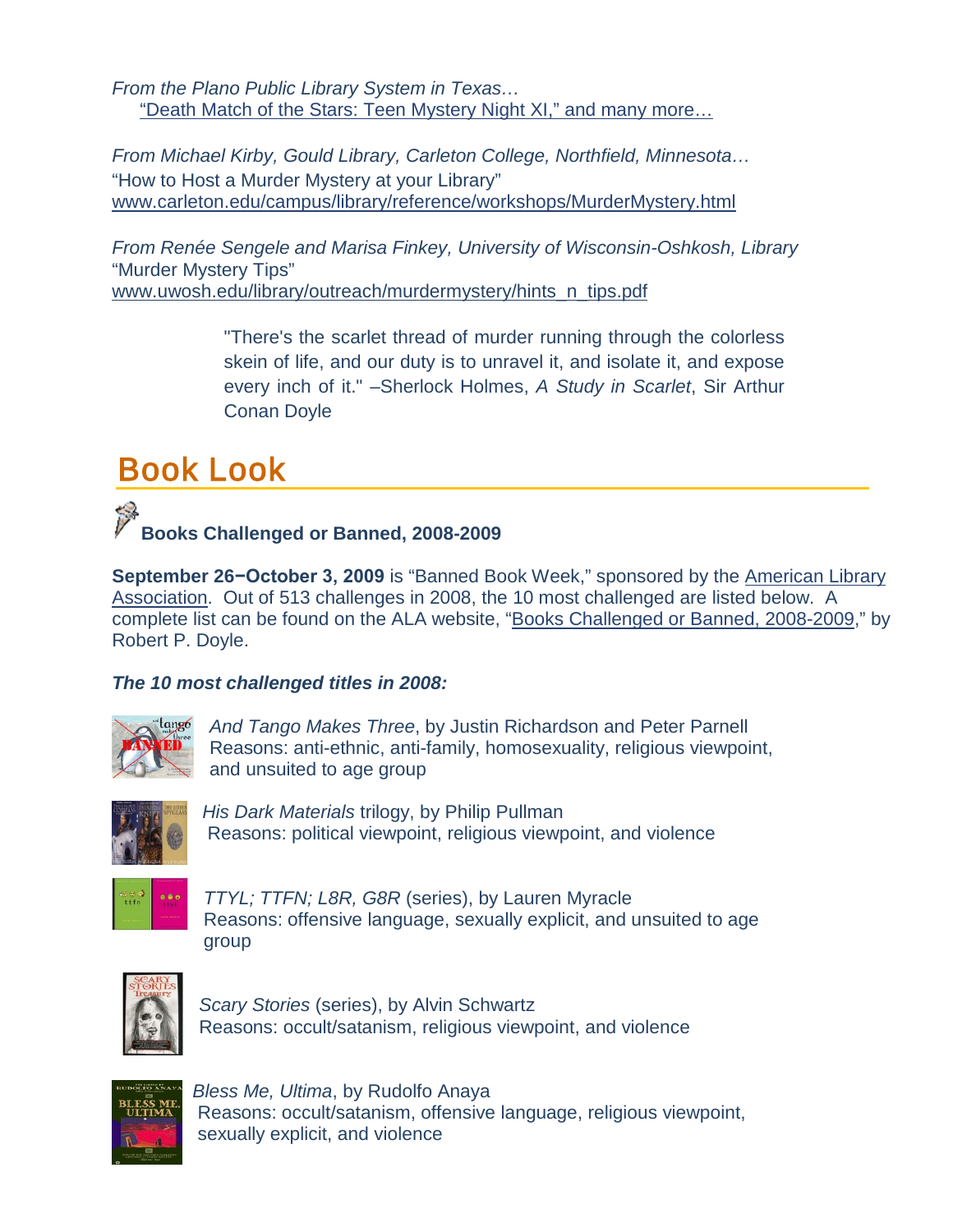<span id="page-7-0"></span>

*The Perks of Being a Wallflower*, by Stephen Chbosky Reasons: drugs, homosexuality, nudity, offensive language, sexually explicit, suicide, and unsuited to age group



 *Gossip Girl* (series), by Cecily von Ziegesar Reasons: offensive language, sexually explicit, and unsuited to age group



*Uncle Bobby's Wedding*, by Sarah S. Brannen Reasons: homosexuality and unsuited to age group



 *The Kite Runner*, by Khaled Hosseini Reasons: offensive language, sexually explicit, and unsuited to age group



 *Flashcards of My Life*, by Charise Mericle Harper Reasons: sexually explicit and unsuited to age group

*What is your favorite banned book? Share your comments or stories regarding banned or challenged books at <http://icfl.idaho.gov/>*



# Upcoming Events

**Teen and School Librarians!**

Submit your program plans for **Teen Read Week** and you may win a Flip Video camera! Even better, every school or public library that submits an

entry will receive a supply of key-chain ID wallets, suitable for swinging off a lanyard and keeping a library card close at hand.

Here's what you need to do:

1. Get some ideas (find the ones we put together for [school](http://libraries.idaho.gov/files/Schoollibraryprograms20090818Aabr.doc) & [public](http://libraries.idaho.gov/files/PublicLibraryprograms20090828Aabr.doc) libraries)

2. **Enter by September 30** (it is very short [entry](http://www.surveymonkey.com/s.aspx?sm=SFLfOFmWjpXkSdNhPrfBcQ_3d_3d) form)

3. Vote (and yes, you can vote for your own) and encourage others to vote for your program, too! Voting starts October 1.

Up to 30 Flip Video cameras will be awarded. Find out more: [http://libraries.idaho.gov/trw09.](http://libraries.idaho.gov/trw09)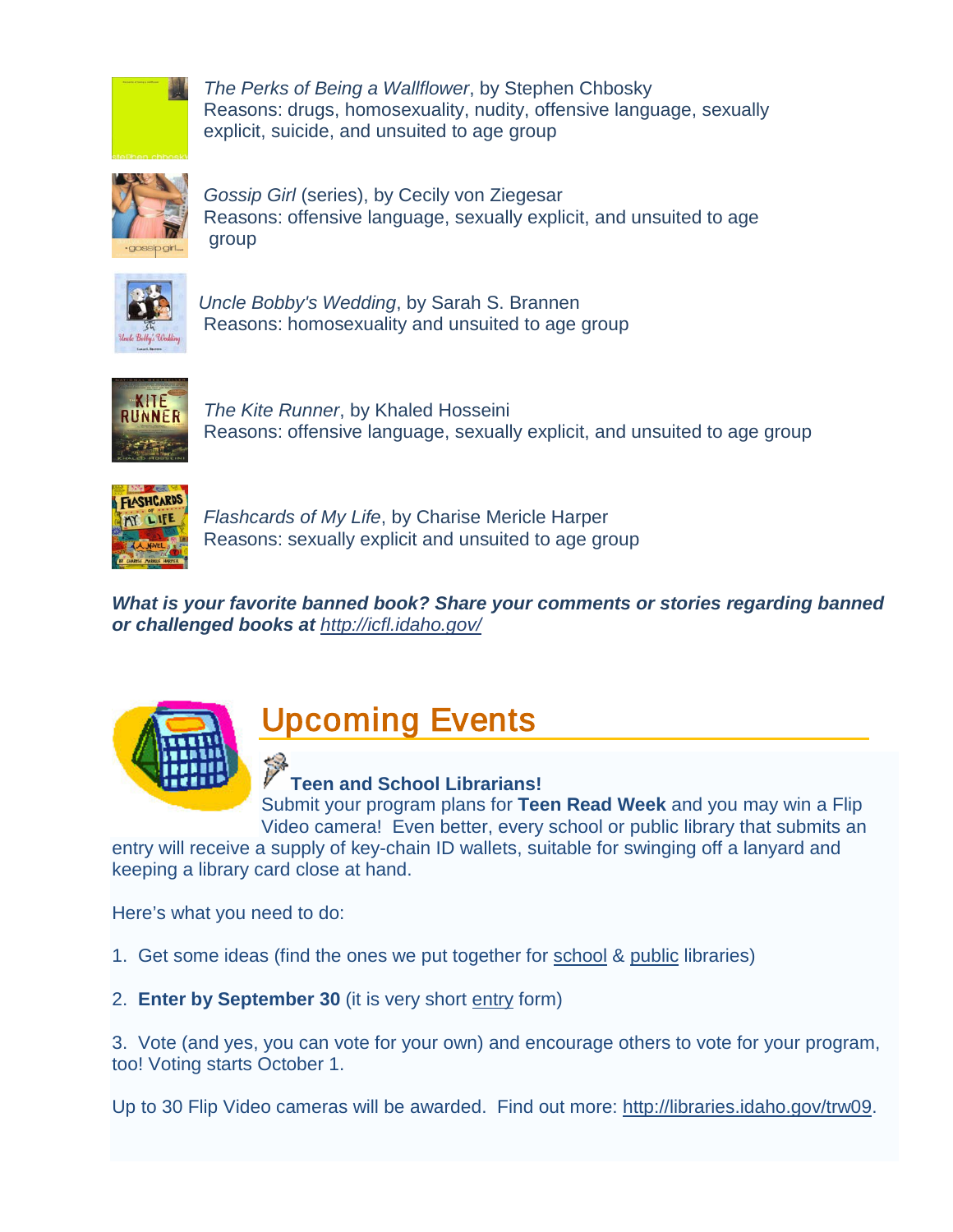### **Between now and Thanksgiving, several adaptations of children's books are hitting theaters:**

["Cloudy With a Chance of Meatballs"](http://www.film-finder.com/movies/cloudy_with_a_chance_of_meatballs/) » Judi and Ron Barnett's 1982 picture book about an imaginary land of Chewandswallow, where food rains down on the population -- being turned into a computer-animated comedy. (Sept. 18)

["Where the Wild Things Are"](http://www.film-finder.com/movies/where_the_wild_things_are/) » Maurice Sendak's 1963 classic picture story of Max, a naughty boy who magically travels to a land of wild things, adapted into live action by director Spike Jonze ("Being John Malkovich"). (Oct. 16)

["A Christmas Carol"](http://www.film-finder.com/movies/a_christmas_carol/) » The oft-filmed Charles Dickens tale of Ebenezer Scrooge, this time computer-animated by Robert Zemeckis ("The Polar Express," "Beowulf") with Jim Carrey donning a motion-capture suit to portray Scrooge and the Ghosts of Christmas Past, Present and Yet to Come. (Nov. 6)

["Fantastic Mr. Fox"](http://www.film-finder.com/movies/the_fantastic_mr_fox/) » Roald Dahl's 1970 chapter book about a resourceful fox outsmarting three nearby farmers, adapted in stop-motion animation by director Wes Anderson ("The Royal Tenenbaums"), with a voice cast led by George Clooney and Meryl Streep as Mr. and Mrs. Fox. (Nov. 13)

#### Others:

Cormac McCarthy's *[The Road](http://www.film-finder.com/movies/the_road/)*, Walter Kirn's *Up in the Air*, Alice Sebold's *[The Lovely Bones](http://www.film-finder.com/movies/the_lovely_bones/)*, Stephenie Meyer's *Twilight* sequel *[New Moon](http://www.film-finder.com/movies/the_twilight_saga_new_moon/)* and Darren Shan's *[Cirque du Freak](http://www.film-finder.com/movies/the_vampires_assistant/)* series.

#### **Idaho Family Reading Week, November 15-21**

CDs with activities and ideas for this year's theme, "Idaho is Wild About Reading," have been mailed to every public library and elementary school in Idaho. If you have not received a copy, which looks like the picture to the right, check with your library director or school secretary. **[Register online](http://www.surveymonkey.com/s.aspx?sm=mwRRpyHAxrNiOyzDxWMmQA_3d_3d)** to win free books! So far 55 Idaho libraries have signed up.



### **National Gaming Day @ your library: Register your event!**



It's that time of year again – time to begin preparing for ALA's second annual National Gaming Day! This year the event will take place on **Saturday, November 14, 2009**. There is a new blog for this event, which you can find at [http://ngd.ala.org.](http://ngd.ala.org/) New information will be posted as it becomes available, so you might want to subscribe to it via email or RSS, both of which are available from the site itself.

Why should you register? Free games are being donated

again this year, but only for the first 1,000 libraries that sign up for each title. Academic and school libraries are eligible as well as public libraries. Go straight to **<http://bit.ly/ngd2009>** to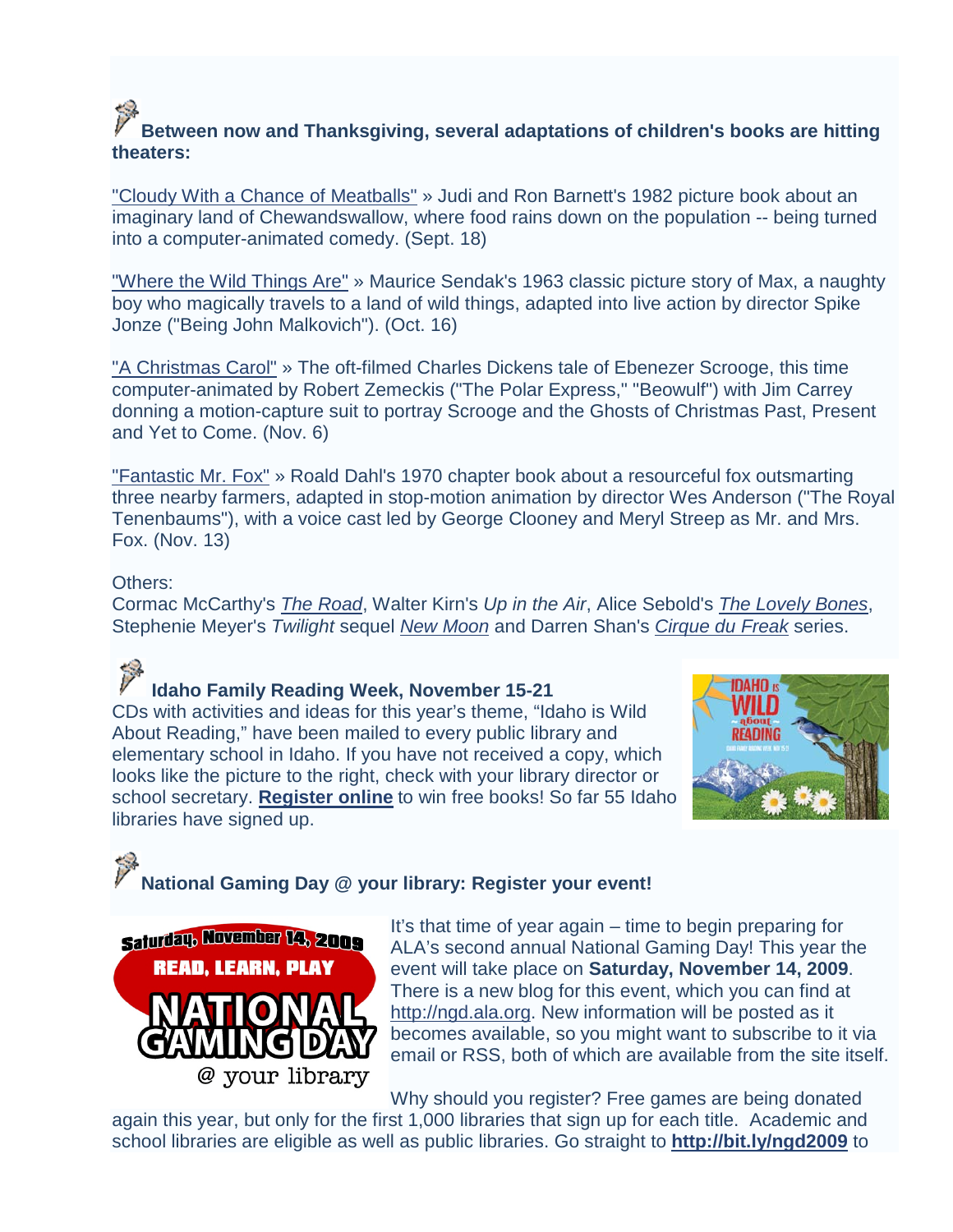sign up. Registration will remain open until mid-October, but once the first 1,000 requests for the games have been met, there is no guarantee that more will be available.

When you register you will be listed on the national map of participating libraries posted on the [website for National Gaming Day.](http://ilovelibraries.org/gaming) Look for more information on the site the last week of September. If you're planning to use any social media sites, the official tag for the event is ngd2009. By using this tag information can be easily aggregated.

If you have questions about NGD, please check the new site for info or email [Jenny Levine](mailto:jlevine@ala.org) at ALA. Publicity materials will be posted soon and updates will be provided via the blog.



#### <span id="page-9-0"></span>**Record for summer reading participation set by Idaho libraries**

Idaho libraries have had a busy summer. They saw a 37% increase (over 2008) in summer reading participation, with over 63,000 children and teens registering for summer reading. We know that not all children who register complete summer reading, but the numbers show that more kids are getting the message that libraries offer a great summer resource.

Over 20,000 children were reached through outreach at day care centers, parks, schools and other locations in the community. Kudos to all the staff and volunteers who made this a great summer for Idaho children! **If you have not filled out the [online summer reading survey,](http://www.surveymonkey.com/s.aspx?sm=Qge3DJxO200gA0_2bXsTrjUA_3d_3d) you may do so until October 1st.**

# **2010 program manuals coming soon**

In early October, the Commission will be mailing the 2010 summer reading manual – **Make a Splash–Read!** – to all public libraries. It's not too early to start planning for 2010. You will also receive and order form for support materials to order from CSLP. The first order deadline is December 1<sup>st</sup> if you want to receive your materials by March 1, 2010.



# **Changes in Bright Futures…**

Before you order 2010 summer reading materials, check out the Bright Futures announcement that comes with the manual. You can read about the outreach opportunities that are available through the Commission. If you are new to summer reading, the Commission offers support materials to libraries who agree to do outreach during the summer. We have streamlined Bright Futures, which now offers three programs: School Visits, Underserved Children, and Read for Your Library.

You will still be able to apply for School Visits and Underserved Children online. Read for Your Library will have a stronger emphasis on public library/school collaboration and will require a one-page application that must be signed by the public librarian, the school principal, and school

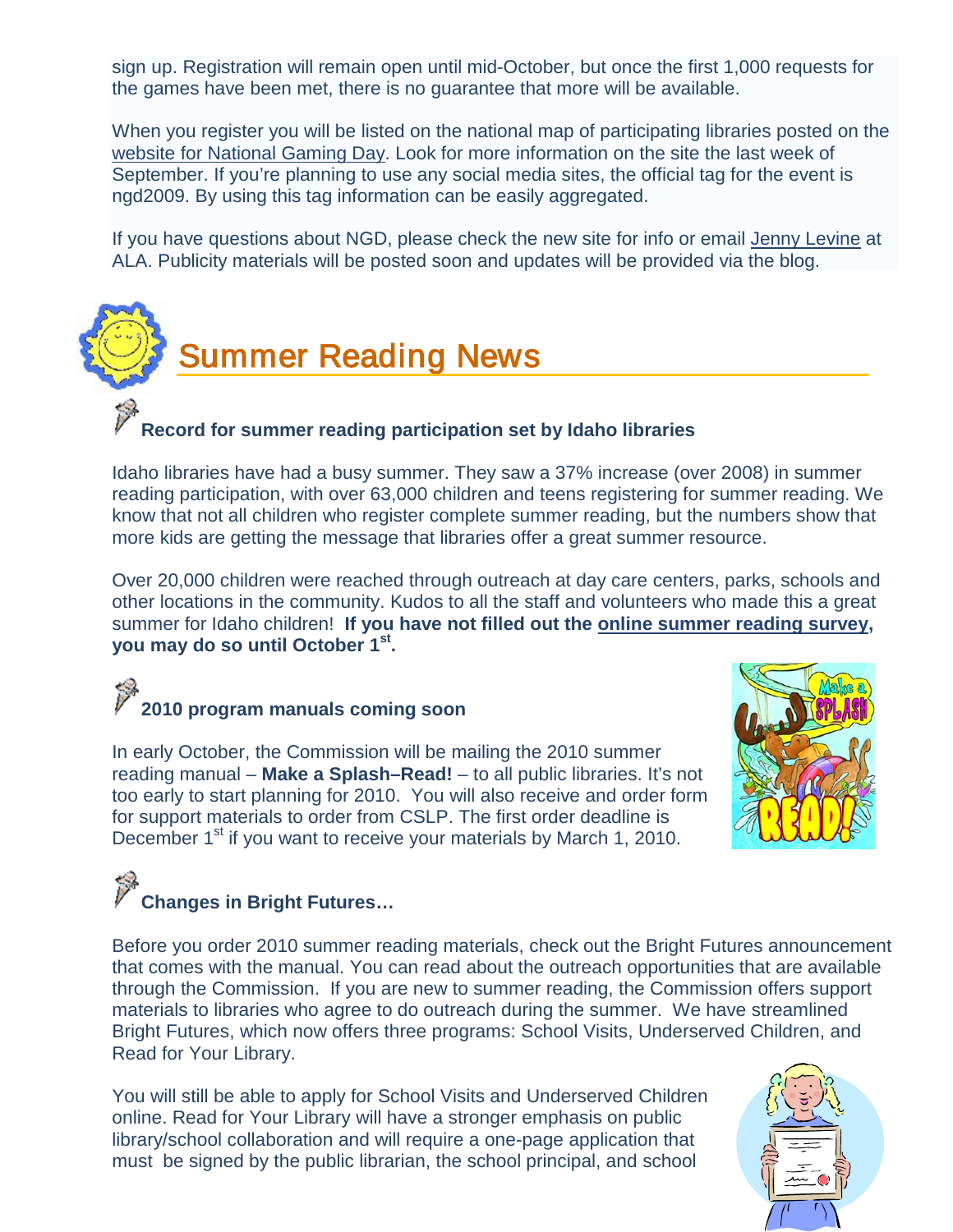librarian. Libraries may still work with up to three partner schools.

#### **Contract of the Contract Stories from libraries**

We love the stories that libraries send about their summer reading programs. Libraries who participate in Read for Your Library are asked to send information about their fall recognition events:

McCall Public Library: "Our recognition was held with the PTA on September 18<sup>th</sup> at 1 p.m. Students who participated were recognized with a large bulletin board display in the school library, and the grade level with the most participation got an ice cream sundae bar." McCall's goal was to increase the number of kids participating (not just registering). Registration increased by 45 percent and their completion increased by 34 percent. Congratulations!

Gooding Public Library: For the fall recognition, the library will make a large poster collage of photos of the summer programs and some of the crafts that were made. The library will also have a list for each grade and how many signed up from that grade level. The Gooding School hung the vinyl banner inside the front door across from the office on May 1<sup>st</sup>. The poster will be attached to the banner.

Spirit Lake Library: The school principal will hand out the summer reading certificates at the first assembly of the school year. The daycare children will receive their certificates at the daycare when the librarian makes her first visit in September.

Portneuf District Library, Chubbuck: "I sent the [three] principals a list of all students that participated and/or completed the 2009 summer reading program. The principals and I went to their classrooms and presented the children with a pencil and a certificate. I will also be going to each school for a recognition event."

# <span id="page-10-0"></span>School Zone

# **Schools Replace Textbooks with Electronic Media**

*From articles by [Rachel Martin and Christine Brouwer, ABC News,](http://www.abcnews.go.com/Technology/ipods-laptops-replacing-school-textbooks/Story?id=8563292&page=1)  [Sept. 13, 2009](http://www.abcnews.go.com/Technology/ipods-laptops-replacing-school-textbooks/Story?id=8563292&page=1) and by [Michael B. Farrell, Christian Science](http://abcnews.go.com/Technology/Economy/story?id=7827997&page=1)  [Monitor, June 14, 2009](http://abcnews.go.com/Technology/Economy/story?id=7827997&page=1)* 

For generations, school meant books -- lots of books. But not anymore. Around the country, from high school to grad school, textbooks are getting harder to find. More and more schools are using their educational supply budgets to buy laptops, iPods and hand-held reading devices such as Kindles, instead of buying textbooks. There are many benefits:



- Laptops and iPods cost money, but so do textbooks; some can run a couple hundred dollars each. Because there is so much free educational material online, high-tech can sometimes mean low-cost.
- Traditional textbooks also go out of date, sometimes within a year or so, and replacing them can cost a school district hundreds of thousands of dollars. Also, many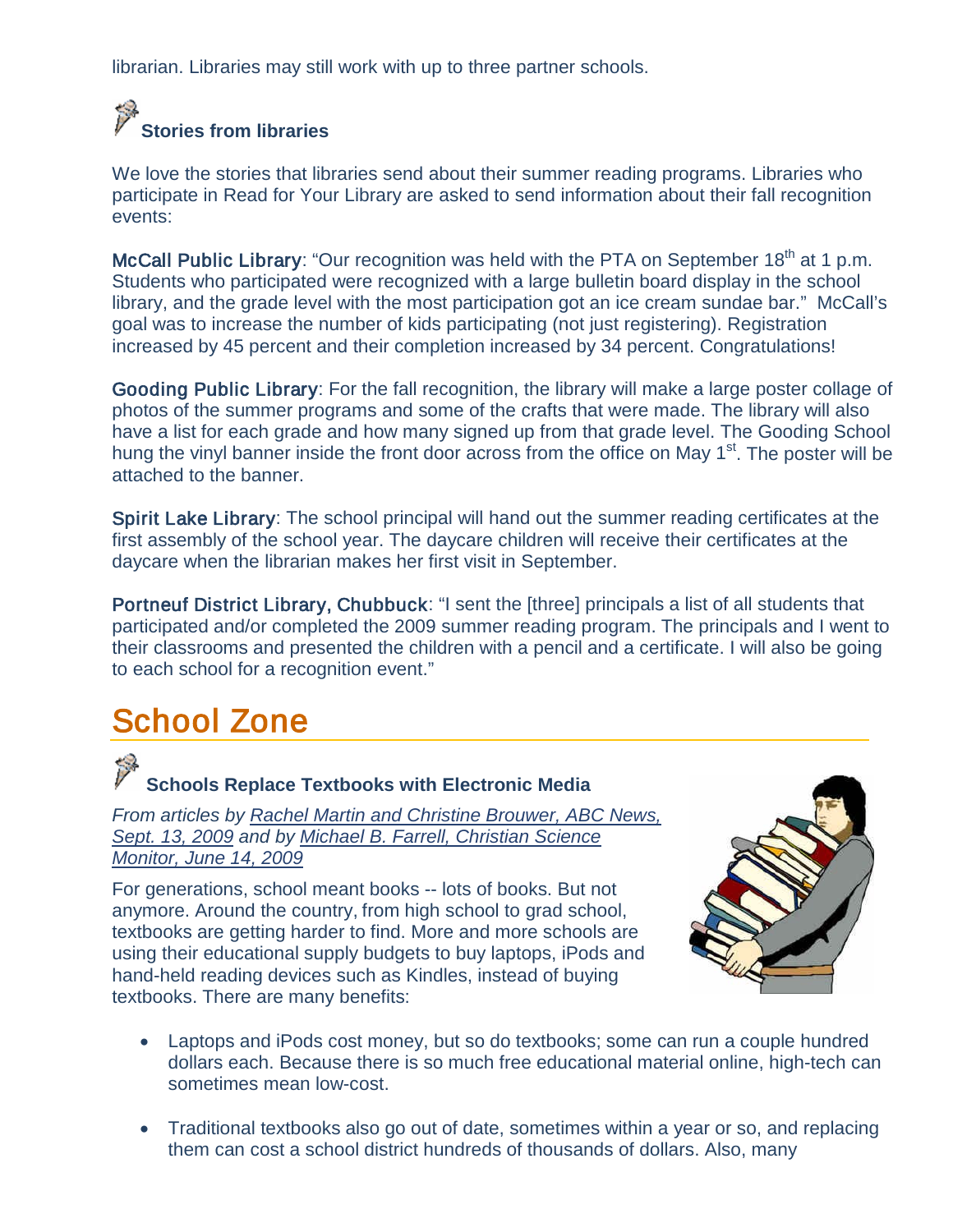states/districts buy textbooks on six-year cycles. That would mean that many books being used today would not include anything about the Iraq War or other current events. With new technology like e-books or handheld devices, updates can happen instantaneously.

• Online coursework can literally lighten students' load. It is not uncommon for K-12 students to carry half their weight in textbooks.

David Rose, a lecturer at Harvard University's Graduate School of Education, said schools simply can't afford to rely on traditional textbooks because the social costs are too high. "If we continue to prepare kids for their past, that's very expensive…Their future is largely going to be in new media. And textbooks are no longer preparing them for that future."

What do you think? Check out ICFL's School Library website, and share your opinions!

### **Interested in School Library Media Certification? Here's what you need to know for certification in Idaho:**

Certification Requirements:

*Teacher Licensure Needed:* Yes

*Master's Degree Needed:* No

*Praxis II Library Media Content Test Needed:* Candidates need a score of 620 or above

*Other Testing Needed:* Idaho Technology Competency Assessment and Idaho Comprehensive Literacy Course (K-8 certification)

*Description:* Twenty (20) semester credit hours in the field of Education Media or Library Science including: A minimum of fifteen (15) semester credit hours of course work distributed among each of the following: Material Selection/Collection Development; Literature for Youth; Organization/Administration of Educational Material; Library Automation/Information Technology; Research Methods. The remaining five (5) semester credit hours may come from related course work.

#### *Evaluation Process for Licensure:*

All applicants are held accountable for current State Board of Education-approved standards. There will not be a phase-in period for these applicants. Criteria for eligibility for a licensure includes:

• Out-of-state applicants applying for initial Idaho certification will be issued a three (3)-year nonrenewable Idaho interim certificate, thus allowing time to meet Idaho standards required for a standard Idaho certificate.

*Reciprocity:* Yes, but one must meet the state's requirements for licensure. See the [SDE website](http://www.sde.idaho.gov/site/teacher_certification/apply_cert_cred.htm) for a list of states.

Idaho Department of Education: [http://www.sde.idaho.gov/site/teacher\\_certification/](http://www.sde.idaho.gov/site/teacher_certification/)

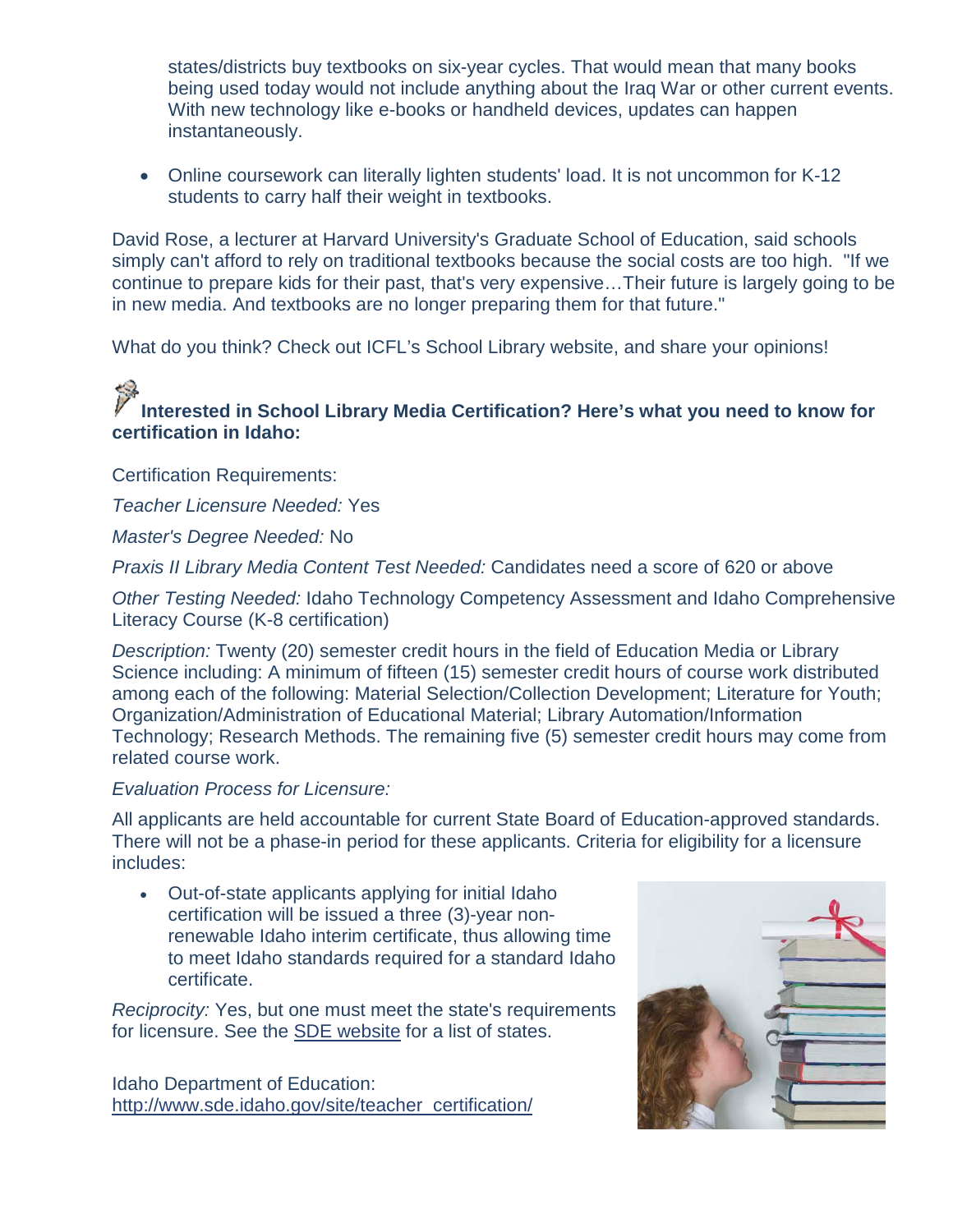## .<br>Free Continuing Education Credits: See "CE News You Can Use."

### School Librarians—Don't Miss a Thing!

#### A message from Anne Abrams, ICFL Advocacy Consultant:

Don't miss out on exciting opportunities coming your way from the Idaho Commission for Libraries. We are planning a series of events to help your parents and administrators understand and advocate the value of your school library services (starring you!).

Send your current contact information to us today! Include your email address, school address, and phone number to Betty Hoffman, [betty.hoffman@libraries.idaho.gov.](mailto:betty.hoffman@libraries.idaho.gov)

# Booklist's Quick Tips for Schools & Libraries

Booklist has updated and expanded its newsletter, formerly called Quick Tips. The free monthly e-newsletter will draw from Booklist's feature articles and book reviews. Check out the current issue at [http://link.ixs1.net/s/ve?eli=a429588&si=s323119422&cfc=3html.](http://link.ixs1.net/s/ve?eli=a429588&si=s323119422&cfc=3html)

## <span id="page-12-0"></span>Know the Numbers

#### New Census Estimates Show Recession's Impact on Idaho

From a September 22 news release from the Idaho Department of Labor

The 2006, 2007 and 2008 estimates released by the U.S. Census Bureau (American Community Survey) showed significant increases in the number of families where both parents are working or looking for work, the number of family households that include other relatives, and the number of grandparents responsible for their grandchildren. Here are some interesting numbers:

- Between 2006 and 2008 the number of working parents whose spouses were also working or looking for work increased 23,000 to more than 256,000, or 65 percent of all parents with children under 18.
- Over the same two years, the number of relatives aunts, uncles, brothers, sisters, grandparents, grandchildren nieces, nephews – being put up by families rose 11,000 to more than 64,000.
- The number of grandparents responsible for raising grandchildren under age 18 was up over 60 percent between 2007 and 2008 to nearly 13,600.
- Seventy of every 1,000 Idaho women age 15 to 50 gave birth, the second highest rate in the nation behind Utah.
- Only 24 percent of the population over 24 had a college degree, lower than all but 12 other states, and just 7.4 percent had master's degrees or doctorates, 41<sup>st</sup> among the states.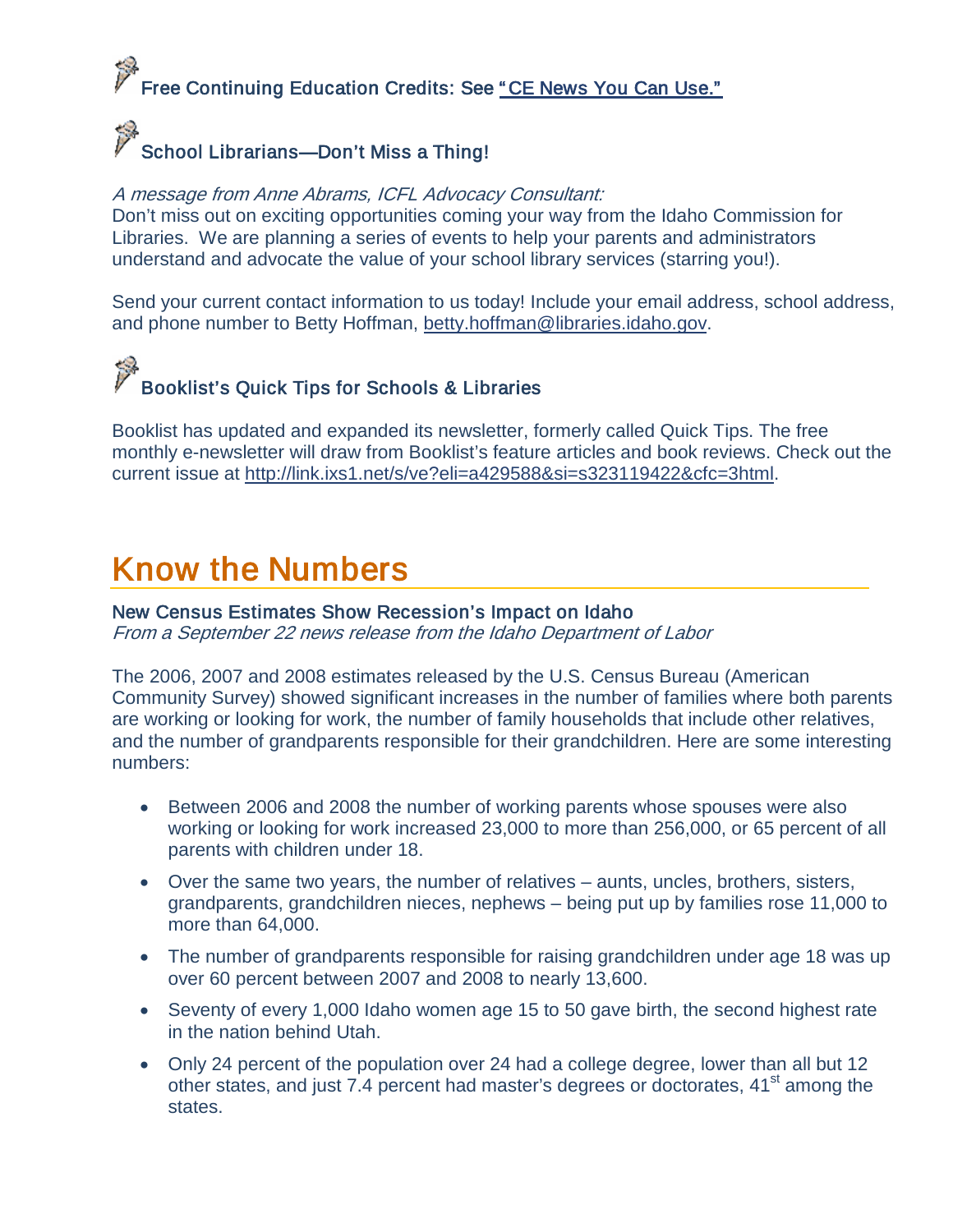Now more than ever families can benefit from the free early literacy and outreach programs sponsored by their local libraries!

Read the complete press release on the **Idaho Department of Labor's website.** 

## <span id="page-13-0"></span>A Closer Look at Funding Youth Services Programs

**"I have tried raising money by asking for it, and by not asking for it. I always got more by asking for it." --Millard Fuller, founder, Habitat for Humanity.**

*The following information was presented at the Navigating Youth Services workshop in Jerome. The Power Point presentation can be viewed at [http://libraries.idaho.gov/page/read](http://libraries.idaho.gov/page/read-to-me-resources)[to-me-resources.](http://libraries.idaho.gov/page/read-to-me-resources)*

As library budgets shrink, librarians are increasingly turning to outside sources to fund or supplement youth services programs. Whether you are seeking funding for existing programs or trying to create new programs, most funding sources will request documentation of success and/or evidence that your program is meeting the needs of the community. In either case your first step is to conduct a needs assessment. (See ["A Closer Look at Writing a Needs Assessment,](http://libraries.idaho.gov/files/Needs-assessment-2009Ssha.pdf)" featured last year in The Scoop.)



Here are some resources to help you identify some funding sources:

- A list of possible funding sources, compiled by Read to Me coordinators for Idaho libraries: [http://libraries.idaho.gov/page/read-to-me-resources.](http://libraries.idaho.gov/page/read-to-me-resources)
- [WebJunction.](http://www.webjunction.org/home) The following link contains funding ideas, grant writing tips and planning documents: [Funding, Grants and All That Jazz](http://www.webjunction.org/grants/-/articles/content/443271) (by Stephanie Gerding, 2006)
- [Grant Wrangler:](http://www.grantwrangler.com/) Keep up to date on current grant opportunities.
- [Funding Brainstorm:](http://libraries.idaho.gov/page/read-to-me-resources) Compiled by participants at the Navigating Youth Services workshop in Jerome, September 15, 2009

Here are some specific grant opportunities that are coming up in 2009-2010:

- Library Services Technology Act (LSTA) Grants: Administered by ICFL, the new guidelines and application can be found at [http://libraries.idaho.gov/page/library](http://libraries.idaho.gov/page/library-services-technology)[services-technology](http://libraries.idaho.gov/page/library-services-technology)
- The 21st Century Community Learning Centers (21st CCLC) Program: Administered by the Idaho State Department of Education, the program is designed to provide academic enrichment opportunities, art, music, recreation, sports, drug and violence prevention and youth development activities to youth during non-school hours. Please see the timeline at [www.sde.idaho.gov/site/cclc](http://www.sde.idaho.gov/site/cclc)

Writing grants can be very time-consuming and somewhat confusing, even for the seasoned grant-writer. Here are some general guidelines: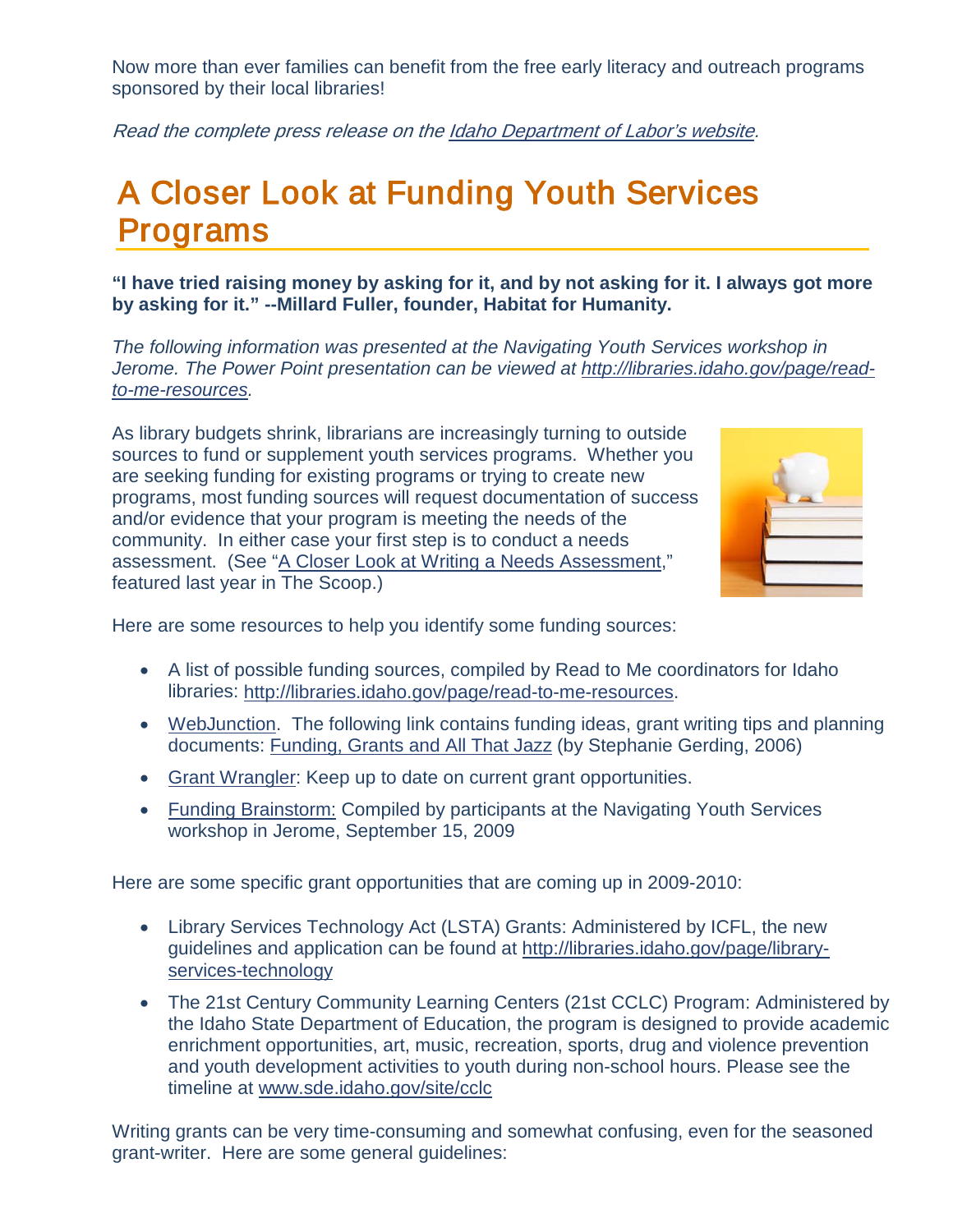- 1) Always type a grant application, no matter who is sponsoring the grant.
- 2) Recruit someone not involved with the grant to read your final application and provide critical feedback. Choose someone with successful grant-writing experience (director, trustee, city council member, business person, outreach partners, etc.)
- 3) Read grant instructions carefully before beginning to fill out the application. It is a good idea to read through them several times! Make sure you have all the required signatures before submitting a grant.
- 4) Scan the grant application questions. Make a list of resources you will need in order to write the grant (demographic information, price quotes, payroll guidelines, test scores, research findings, statistics, etc.).
- 5) Watch for two-part questions. Be sure to answer both parts. For example, *"Describe the need for your project. How did you assess this need?"*
- 6) Most grant applications include the criteria on which grant proposals will be scored. Some include rubrics with specific items and point assignments. The criteria should guide how you write your response. If you are unclear about the criteria, contact the grant sponsor for clarification.
- *7)* Use the wording from the application questions in your responses. For example, the question asks, *"How will you reach families who do not currently use the library?"* Your response should begin with, *"We will reach families who do not currently use the library by…."*
- 8) Find out if grant sponsors are offering to read application drafts and provide feedback to applicants. Take advantage of this!
- 9) Talk to your library staff about your project proposal before applying for a grant. Listen to their feedback and make sure everyone supports, and/or is aware of, your plan.
- 10) Do some research.
	- a. Find current studies with statistical findings that support your proposal.



b. Find out if others have implemented projects/programs similar to the one you have in mind. *How were the projects/programs funded? What need did the project/program meet? What were the projected outcomes? Were the outcomes achieved? How were outcomes measured?* You can build upon or adapt those components for your own proposal. If these projects/programs were successful, you might cite them in your application.

See more grant writing tips and advice on the Read to Me Resource page: [Grantwriting Tips](http://libraries.idaho.gov/files/Grantwriting%20Tips.doc)

## <span id="page-14-0"></span>Tips & Tools

#### **\$100 From Fetch with Ruff Ruffman, [PBS Kids](http://pbskids.org/fetch/)**

If you've ever wanted to launch a science program at your library and provide professional development to the staff who run it, this is your chance! Veridian inSight is conducting an evaluation of a new FETCH resource for WGBH (Boston's PBS station) and recruiting **afterschool sites nationwide** (including public libraries) and **staff of all levels of experience**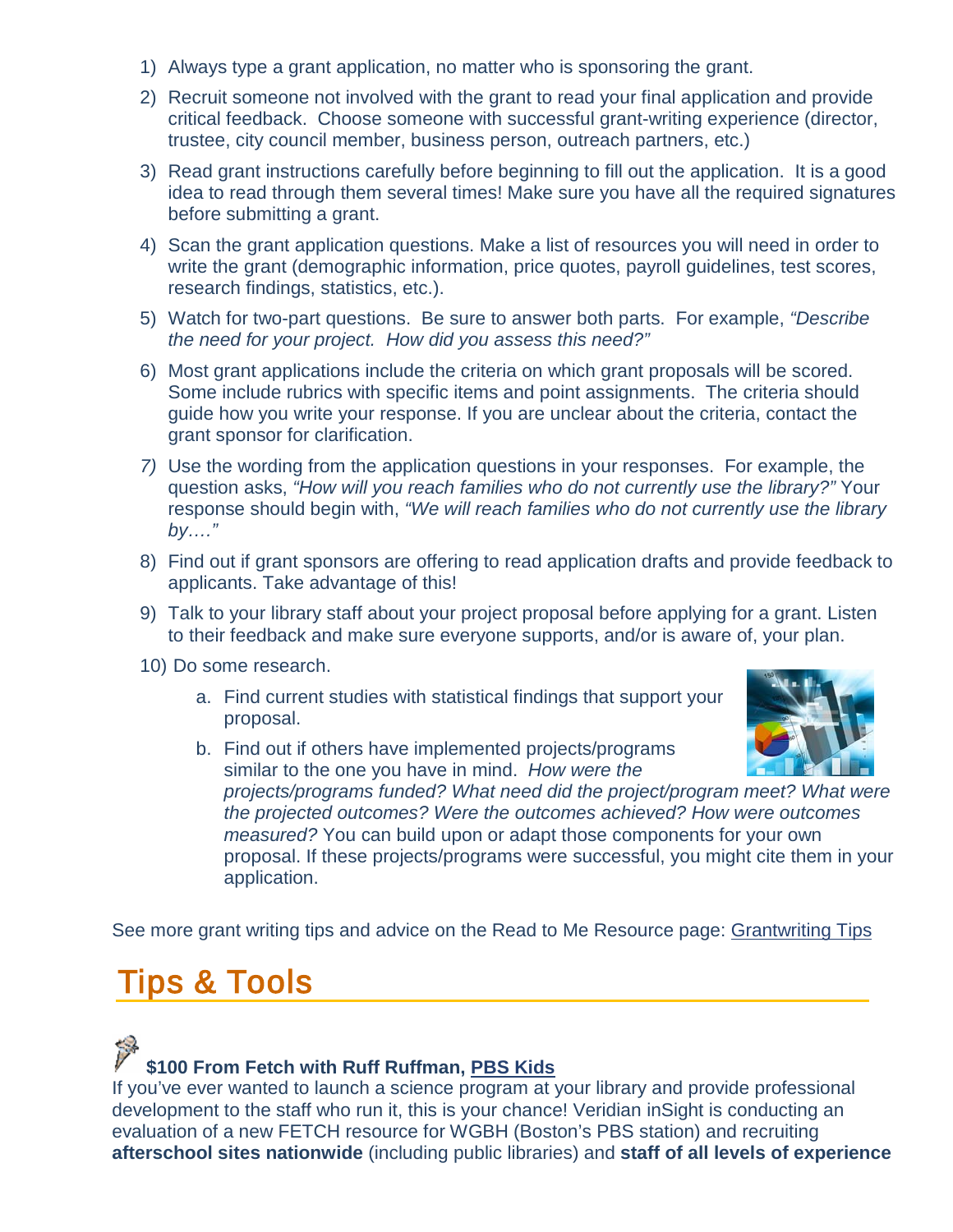to participate. Your program could earn \$100 for their participation.

Eligible participants must be willing to spend time on the FETCH Web site and to lead two science activities in October and November 2009 with a group of **kids in grades 2 through 4**. You will need access to a computer that has both high-speed internet and FLASH. The **\$100 stipend** will more than cover any materials you'll need to acquire for the activities.

**To apply for this opportunity, go to** [www.surveygizmo.com/s/164198/fetch-recruitment](http://cts.vresp.com/c/?WGBH/c3aa03c0bc/605ce3fe06/c4f937cc64)[screener](http://cts.vresp.com/c/?WGBH/c3aa03c0bc/605ce3fe06/c4f937cc64) **and complete a brief form by September 30, 2009**. You'll be notified by Veridian inSight within three weeks if you've been accepted for the evaluation.

# **Idaho Children Encouraged to Enter Writing Program**

Letters About Literature, a national reading and writing promotion program of the Center for the Book in the Library of Congress, invites young readers in grades  $4 - 12$  to enter this year's LAL letter writing competition. Young readers simply write a personal letter to an author explaining how that author's work somehow changed the readers' view of their world.

LAL awards both state and national prizes on three competition levels: Level 1 for children in grades  $4 - 6$ ; Level 2 for children in grades  $7 - 8$ ; and Level 3 for children in grades  $9 - 12$ . Six national winners will each receive cash awards and will nominate a school or community library to receive a \$10,000 LAL Reading Promotion grant. Twelve national honor winners will likewise receive cash awards and also nominate a school or community library to receive a \$1,000 LAL Reading Promotion grant.

Teachers, librarians, and parents can download free teaching materials on reader response and reflective writing, including blackline masters and assessment checklists at the LAL website: [www.lettersaboutliterature.org.](http://www.lettersaboutliterature.org/) **Deadline: Submissions must be** *postmarked by*  **December 12, 2009.** State winners will be notified in March 2010 and national winners by mid-April, 2010.

Last year, 55,000 young readers across the country entered but of that number LESS THAN 150 OF THOSE LETTERS CAME FROM CHILDREN IN IDAHO! They are hoping to see those numbers increase this year. For more information, please visit [www.lettersaboutliterature.org.](http://www.lettersaboutliterature.org/)

## **Nominations Open for Governor's Brightest Star Awards**

Governor C.L. "Butch" Otter and first lady Lori Otter are gearing up to honor Idaho's outstanding volunteers. Nominations are being sought for the Governor's Brightest Star Awards program recognizing active civic engagement by individuals, students, organizations, schools, small businesses and corporations. The awards program is administered by Serve Idaho, a division of the Idaho Department of Labor.

"Volunteers are everyday heroes and are truly Idaho's Brightest Stars, representing all corners of the state," Serve Idaho Director Kelly Houston Staskey said. "These individuals understand that volunteering is not a luxury. Rather, it is a necessity and a privilege that helps create strong communities throughout Idaho."



To nominate outstanding volunteers in the six categories, forms are available online at the Serve Idaho Web site at [www.serveidaho.org.](http://www.serveidaho.org/) **The deadline is Oct.**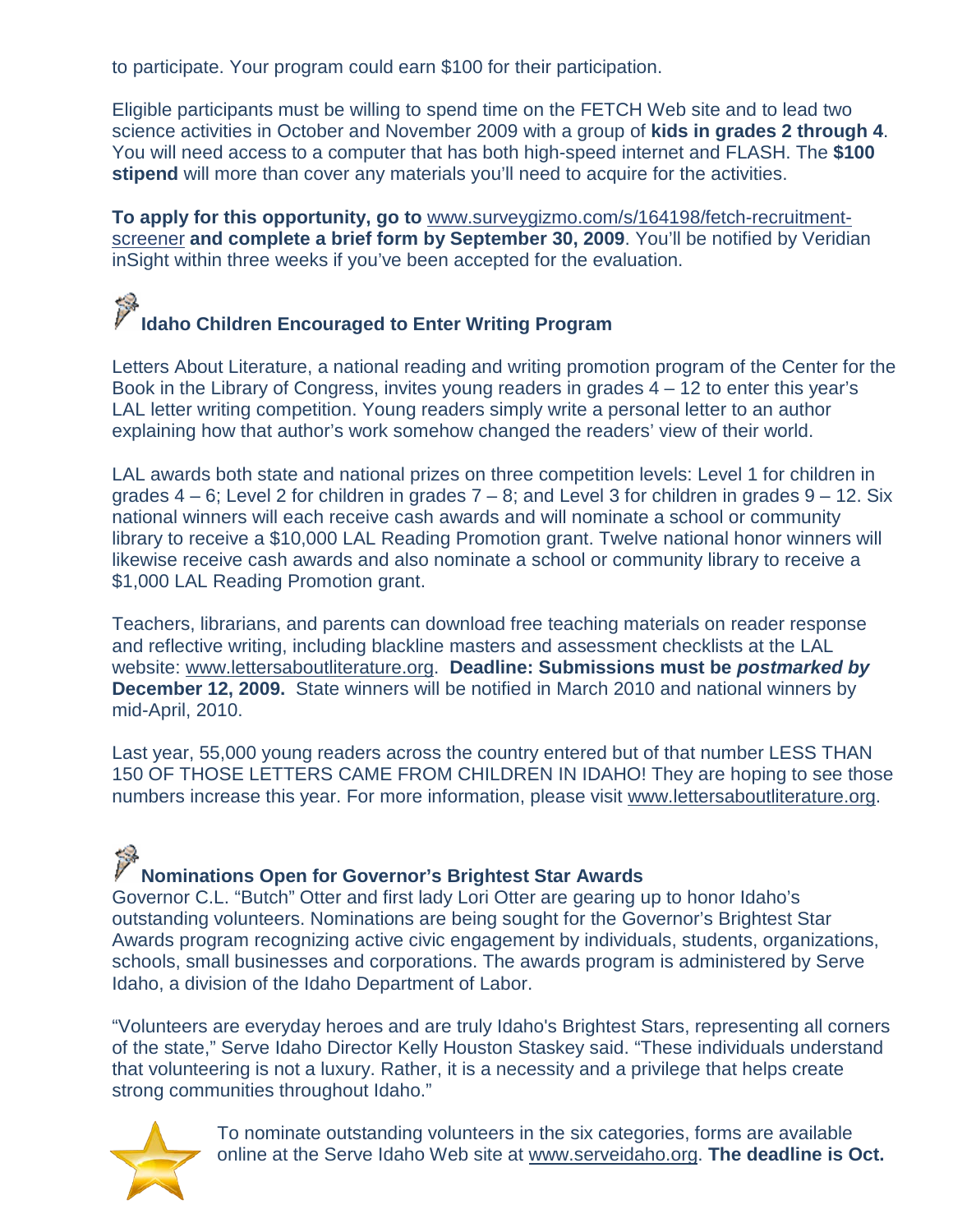**5, 2009.** Panels of Idaho citizens will review the nominations, and the governor and Mrs. Otter will select a grand prizewinner in each category.

The Governor's Commission on Service and Volunteerism, which oversees Serve Idaho, will host the Governor's Brightest Star Awards ceremony Nov. 10, 2009, at Boise State University. The governor and Mrs. Otter will recognize all the honorees and announce the grand prize winners in each category.

For more information on how to become involved or how to nominate an unsung hero, go to [www.serveidaho.org](http://www.brighteststars.idaho.gov/) or call Kelly Houston Staskey at (208) 332-3578 or (800) 588-3334 within Idaho.

# <span id="page-16-0"></span>CE News You Can Use

WebJunction Idaho offers a wide range of online, self-directed classes in all areas of librarianship: from Microsoft Word to Library Services. You will have access to the material for 1 year. ICFL has 200 course units that need to be used before the end of 2009 or they will be lost. Help us out and go to [http://id.webjunction.org](http://id.webjunction.org/) and

- 1. create an personal account if you have not already (it's free!)
- 2. affiliate with Idaho (I will approve as soon as I see your request)
- 3. Go to ID Courses tab and peruse the over 500 courses available.
- 4. Select the course you wish to access and check it out!

All the courses in the catalog should say \$0 -- if you have any issues or don't see \$, send Shirley an email [shirley.biladeau@libraries.idaho.gov](mailto:shirley.biladeau@libraries.idaho.gov) and she will troubleshoot.

If you are a certificated teacher-librarian, these courses can be used as in-service hours to renew your teaching certificate. Here is a sampling of WebJunction courses:

[Accompanying the Young Reader: Helping the Reader choose Appropriate Books \(LibraryU\)](http://id.webjunction.org/catalog/-/courses/details/42656801?_OCLC_COURSES_redirectName=Children&_OCLC_COURSES_redirect=%2Fcatalog%3Fp_p_id%3DOCLC_COURSE_CATALOG%26p_p_lifecycle%3D0%26p_p_state%3Dnormal%26p_p_mode%3Dview%26p_p_col_id%3Dcolumn-2%26p_p_col_count%3D1%26_OCLC_COURSE_CATALOG_struts_action%3D%252Fcoursecatalog%252Flist%26_OCLC_COURSE_CATALOG_categoryId%3DLibSvcs_Ch%26_OCLC_COURSE_CATALOG_categoryTitle%3DChildren%26_OCLC_COURSE_CATALOG_catalogIds%3DIdaho_Private%26_OCLC_COURSE_CATALOG_redirect%3D%252Fcatalog)

[Creating Collaborative Lessons for the Elementary School LE@D\)](http://id.webjunction.org/catalog/-/courses/details/690521?_OCLC_COURSES_redirectName=Children&_OCLC_COURSES_redirect=%2Fcatalog%3Fp_p_id%3DOCLC_COURSE_CATALOG%26p_p_lifecycle%3D0%26p_p_state%3Dnormal%26p_p_mode%3Dview%26p_p_col_id%3Dcolumn-2%26p_p_col_count%3D1%26_OCLC_COURSE_CATALOG_struts_action%3D%252Fcoursecatalog%252Flist%26_OCLC_COURSE_CATALOG_categoryId%3DLibSvcs_Ch%26_OCLC_COURSE_CATALOG_categoryTitle%3DChildren%26_OCLC_COURSE_CATALOG_catalogIds%3DIdaho_Private%26_OCLC_COURSE_CATALOG_redirect%3D%252Fcatalog)

[Creating Compelling Programming in Your School Library \(LE@D\)](http://id.webjunction.org/catalog/-/courses/details/690523?_OCLC_COURSES_redirectName=Children&_OCLC_COURSES_redirect=%2Fcatalog%3Fp_p_id%3DOCLC_COURSE_CATALOG%26p_p_lifecycle%3D0%26p_p_state%3Dnormal%26p_p_mode%3Dview%26p_p_col_id%3Dcolumn-2%26p_p_col_count%3D1%26_OCLC_COURSE_CATALOG_struts_action%3D%252Fcoursecatalog%252Flist%26_OCLC_COURSE_CATALOG_categoryId%3DLibSvcs_Ch%26_OCLC_COURSE_CATALOG_categoryTitle%3DChildren%26_OCLC_COURSE_CATALOG_catalogIds%3DIdaho_Private%26_OCLC_COURSE_CATALOG_redirect%3D%252Fcatalog)

[Multicultural Literature for Children and Young Adults \(LE@D\)](http://id.webjunction.org/catalog/-/courses/details/690524?_OCLC_COURSES_redirectName=Children&_OCLC_COURSES_redirect=%2Fcatalog%3Fp_p_id%3DOCLC_COURSE_CATALOG%26p_p_lifecycle%3D0%26p_p_state%3Dnormal%26p_p_mode%3Dview%26p_p_col_id%3Dcolumn-2%26p_p_col_count%3D1%26_OCLC_COURSE_CATALOG_struts_action%3D%252Fcoursecatalog%252Flist%26_OCLC_COURSE_CATALOG_categoryId%3DLibSvcs_Ch%26_OCLC_COURSE_CATALOG_categoryTitle%3DChildren%26_OCLC_COURSE_CATALOG_catalogIds%3DIdaho_Private%26_OCLC_COURSE_CATALOG_redirect%3D%252Fcatalog)

[Planning Story Times for Children \(LibraryU\)](http://id.webjunction.org/catalog/-/courses/details/40695480?_OCLC_COURSES_redirectName=Children&_OCLC_COURSES_redirect=%2Fcatalog%3Fp_p_id%3DOCLC_COURSE_CATALOG%26p_p_lifecycle%3D0%26p_p_state%3Dnormal%26p_p_mode%3Dview%26p_p_col_id%3Dcolumn-2%26p_p_col_count%3D1%26_OCLC_COURSE_CATALOG_struts_action%3D%252Fcoursecatalog%252Flist%26_OCLC_COURSE_CATALOG_categoryId%3DLibSvcs_Ch%26_OCLC_COURSE_CATALOG_categoryTitle%3DChildren%26_OCLC_COURSE_CATALOG_catalogIds%3DIdaho_Private%26_OCLC_COURSE_CATALOG_redirect%3D%252Fcatalog)

[Reaching Reluctant Readers \(LE@D\)](http://id.webjunction.org/catalog/-/courses/details/690545?_OCLC_COURSES_redirectName=Children&_OCLC_COURSES_redirect=%2Fcatalog%3Fp_p_id%3DOCLC_COURSE_CATALOG%26p_p_lifecycle%3D0%26p_p_state%3Dnormal%26p_p_mode%3Dview%26p_p_col_id%3Dcolumn-2%26p_p_col_count%3D1%26_OCLC_COURSE_CATALOG_struts_action%3D%252Fcoursecatalog%252Flist%26_OCLC_COURSE_CATALOG_categoryId%3DLibSvcs_Ch%26_OCLC_COURSE_CATALOG_categoryTitle%3DChildren%26_OCLC_COURSE_CATALOG_catalogIds%3DIdaho_Private%26_OCLC_COURSE_CATALOG_redirect%3D%252Fcatalog)

[Trends in Children's Literature \(LE@D\)](http://id.webjunction.org/catalog/-/courses/details/690522?_OCLC_COURSES_redirectName=Children&_OCLC_COURSES_redirect=%2Fcatalog%3Fp_p_id%3DOCLC_COURSE_CATALOG%26p_p_lifecycle%3D0%26p_p_state%3Dnormal%26p_p_mode%3Dview%26p_p_col_id%3Dcolumn-2%26p_p_col_count%3D1%26_OCLC_COURSE_CATALOG_struts_action%3D%252Fcoursecatalog%252Flist%26_OCLC_COURSE_CATALOG_categoryId%3DLibSvcs_Ch%26_OCLC_COURSE_CATALOG_categoryTitle%3DChildren%26_OCLC_COURSE_CATALOG_catalogIds%3DIdaho_Private%26_OCLC_COURSE_CATALOG_redirect%3D%252Fcatalog)

# <span id="page-16-1"></span>News Beyond Idaho

#### **Target Helps Ailing School Libraries Across the Country with Extreme "Eco-Friendly" Makeovers and Donations**

In support of the United We Serve nationwide service initiative, Target and The Heart of America Foundation kicked-off the [Target Volunteers School Library Makeover program](http://www.target.com/libraries) on September 10, unveiling one of sixteen extreme school library transformations in New York